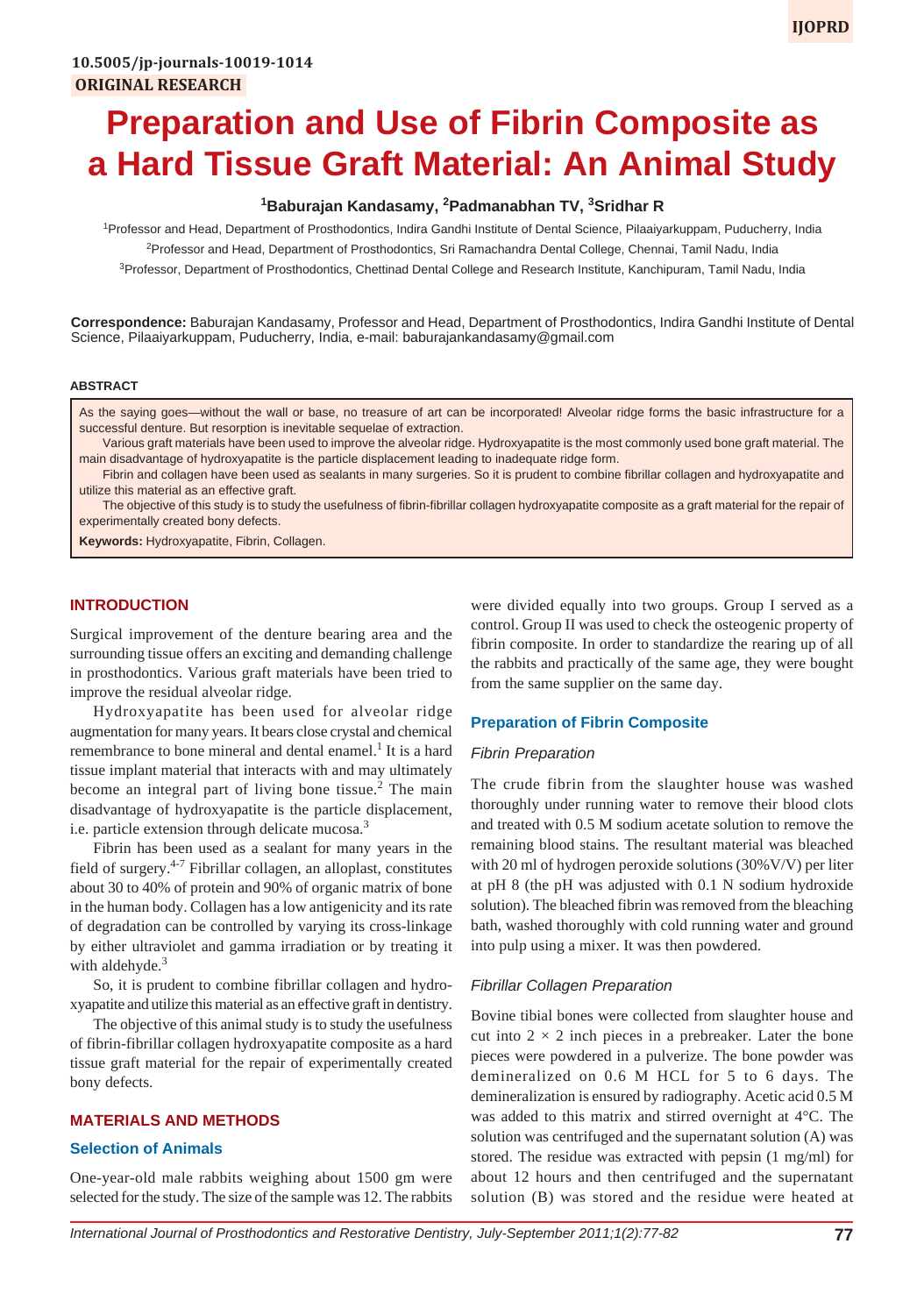50 to 60°C with 0.5 M acetic acid for 8 hours and centrifuged and supernatant (C) was separated. All the supernatants were pooled in 0.05 M acetic acid. It was later lipholized and stored.

# *Preparation of Hydroxyapatite*

Tibial bones of cattle were collected from the slaughter house and the adhering tissues were removed with a knife. The proximal and distal ends were cut with a hand saw and bone marrow was extruded using a stainless steel wire. Later, the bone pieces were crushed in a bone crusher into a  $2 \times 2$  inch pieces. Then the crushed bones were incinerated at 300°C for half an hour. The incinerated bones were heated at 900°C for 2 hours. Later, the bones were powdered in a pulverizer and sieved to get granules measuring 75 to 150 microns. The material was heated with steam under pressure for 30 minutes repeatedly till the supernatant solution was colorless (indicating complete removal of proteinaceous matter).

# *Preparation of Fibrin Composite*

The hydroxyapatite (granular uniform) crystals with dimensions of 75 to 150 micron and Ca/P ratio of 1.67 and purified fibrin powder were mixed with the fibrillar collagen solution and made into dough. It was then extruded through a stainless steel tube. The extruded rods were dried at 45 to 50°C. It is then powdered and sealed in polythene bag. The product was then sterilized by gamma irradiation at 2 to 3 Mrads.

# **Surgical Technique**

## *Preoperative Preparation*

All the animals were prepared by shaving the medial aspect of hind limb. Scrubbing was done with chlorhexidine and the site was painted with provided iodine and the limb was suitably draped.

## *Surgical Procedure*

Rabbits were anesthetized with xylazine hydrochloride 0.2 mg/kg body weight and ketamine hydrochloride, IV 1 mg/kg body weight intramuscularly. One centimeter insertion was made in the medical aspect of the right hind limb and proximal area of the tibia was exposed. Using implant motor at a speed of 5,000 to 6,000 RPM and 2.8 mm drill, a through/ defect was created 1 cm distal to the tibial tuberosity.

In group I animals, the defect was not packed with any material and the flap was sutured using (3.0) silk (control). In group II animals, the fibrin composite was packed and the material was condensed using a plastic filling material and the flap was sutured using (3.0) silk (Fig. 1).

# *Postoperative Care*

The wound was cleaned daily and Soframycin dressing was given. The rabbits were well maintained and fed with commercially available rabbit feeds and the fresh leafy



**Fig. 1:** Incision in the rabbit

vegetables at the animal house in TN Government Veterinary College.

# **Evaluation of Experiment**

It was decided to access the osteogenic property by the end of 3, 6 and 12 weeks.

## *Biochemical Analysis*

Two milliliter of blood was obtained by earlobe puncture. The blood was allowed to flow freely into collection tubes and kept in a slanting position for about 1½ to 2 hours. Formation of clot and clot retraction was seen. Serum exudates was separated and used for the analysis of serum calcium by modified o-cresolphtalein complexone (OCPC) method by Mooreheared and Briggs and serum alkaline phosphatase by semi autoanalyzer.

## *Radiography*

By the end of 3rd, 6th and 12th weeks, radiographs were taken. The exposure factors were 46 kVP at 5 MAS. The focal distance is 100 cm and thickness was 1 inch without grid.

## *Osteomedullography*

Rabbits were anesthetized with xylazine hydrochloride and ketamine hydrochloride intramuscularly. Medial aspect of the right hind limb was prepared under aseptic procedure. Skin incision was made near the tibial tuberosity. Using a micromotor and bur measuring 1 mm a hole was drilled in the cortex 18 gauge spinal needle was fixed in the bur hole. The patency and the position of the needle in the bone marrow were assessed by infusing 2 ml heparinized normal saline 5 ml of sodium iothalamate 420 mg/ml were infused rapidly. Two radiographic exposures were made. First at the end of infusion of 3 ml and second exposure was made as the infusion was about to be over. Exposure factors were 48 kVP at 4 MAS. The film focal distance was 100 cm. Thickness was 1 inch without grid.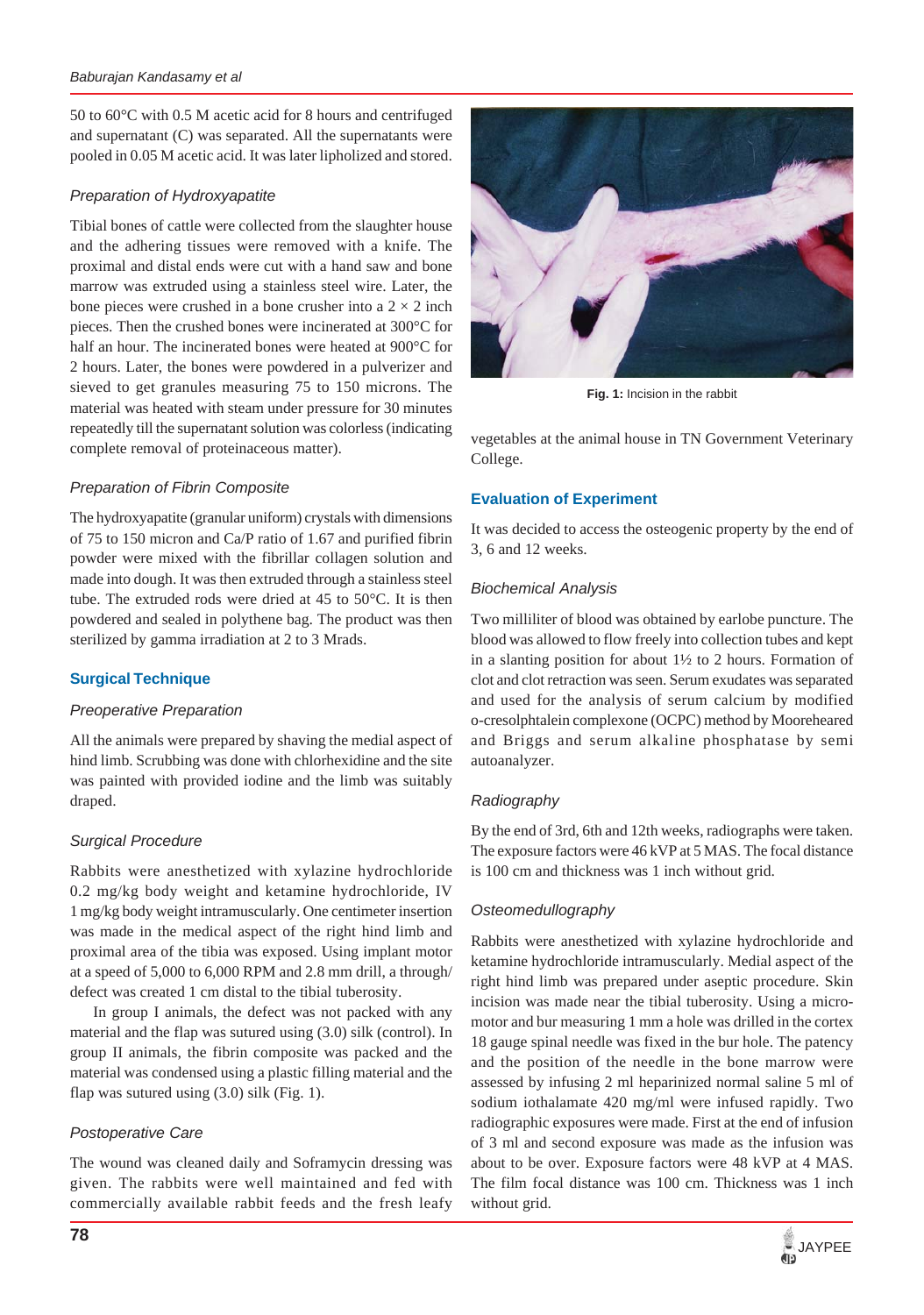## *Histopathology*

The dissected bone tissue was fixed in a 10% formalin solution for 3 days then demineralized with formalin, nitric acid mixture (formalin 10 ml, distilled water 80 ml, nitric acid 10 ml). The embedded tissues were cut into 5 to 6 micron thickness slices and were stained with hematoxylin and eosin. The stained sections were examined under light microscope using  $100\times$ and 320× magnification.

## **RESULTS**

#### **Biochemical Analysis**

#### *Calcium Content*

The calcium contents were determined on 3rd, 6th and 12th weeks postoperatively. Calcium content is a direct measure for the extent of mineralization during bone fracture healing.

By 3rd week, the calcium contents were negligible in both the groups. The calcium contents in the fibrin composite were 76.97 and 110.80 µg/mg compared to 37.26 and 56.25 in control by the 6th and 12th week respectively. This clearly indicates the excellent osteoinductive property of fibrin composite (Graph 1).

## *Alkaline Phosphatase*

The level of alkaline phosphatase activity was determined by the end of 3rd, 6th and 12 weeks. The alkaline phosphatase level determines the new bone formation. The alkaline phosphatase in the fibrin composite group were 5.2, 5.5 and 4 units/mg at the end of 3rd, 6th and 12th week. The alkaline phosphatase activities in the control group were 3, 3.2 and 2.5 units/mg.

The above result indicates that the alkaline phosphatase level of fibrin composite is higher than those of the control. The increase in alkaline phosphatase activity was observed prior to increased mineralization. The results also indicate that the



**Graph 1:** Biochemical analysis – serum calcium



**Graph 2:** Biochemical analysis – alkaline phosphatase

bone formation was faster in fibrin composite than in the control group (Graph 2).

#### **Radiological Evaluation**

## *Group I (Control)*

The 24-hour postoperative radiographic finding revealed the site defect in all the animals. The 3rd week radiographic finding also reveals the defect with no radiodensity changes (Fig. 2). The 6th week radiographic finding also revealed no changes (Fig. 3). The 12th week radiograph reveals a slight radiodensity indicating the callous formation (Fig. 4).

#### *Group II (Fibrin Composite)*

The 24-hour postoperative radiograph revealed the presence of graft material at the site of defect in all animals. The 3rd week radiograph shows the retention of fragments in opposition; though there were no radiodentisty changes at the



3rd week (control)

**Fig. 3:** Radiographic evalution—6th week (control)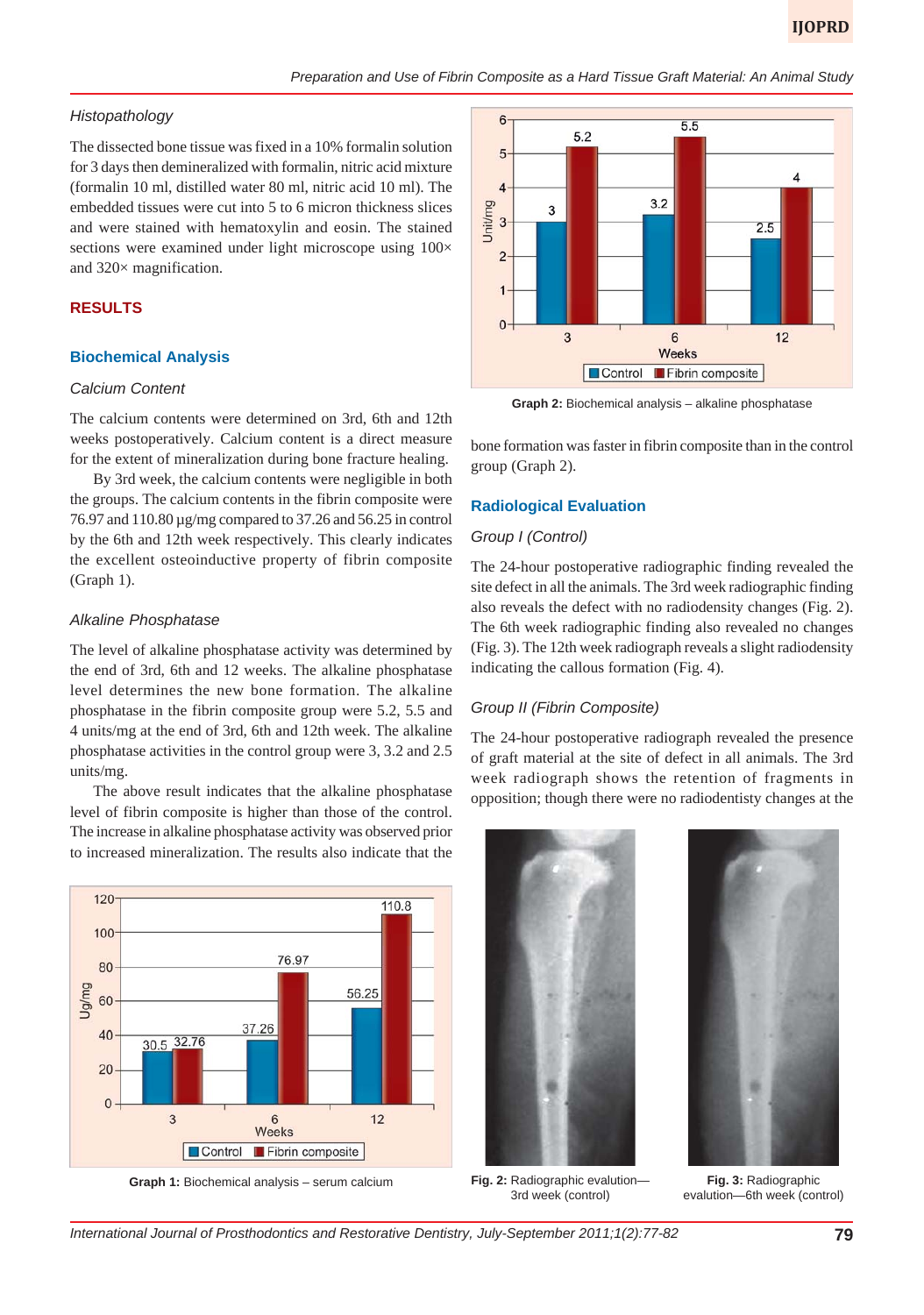#### *Baburajan Kandasamy et al*

defect and around the graft material (Fig. 5). By the 6th week postoperative, there was increased radiodensity at the fractured ends and around the graft material indicating mild callous formation (Fig. 6) and by the 12th postoperative week, there was satisfactory callous formation between the two cortices and around the graft material which had filled the bony defect (Fig. 7).





**Fig. 5:** Radiographic evalution— 3rd week (fibrin composite)

**Fig. 4:** Radiographic evalution— 12th week (control)



**Fig. 6:** Radiographic evalution— 6th week (fibrin composite)

**Fig. 7:** Radiographic evalution— 12th week (fibrin composite)

## **Osteomedullography**

The osteomedullography was performed in the 12th week.

## *Group I (Control)*

The osteomedullography showed that the patency of the dye was irregular. The dye has leaked through the defect indicating that the bone healing has not taken place (Fig. 8).

## *Group II (Fibrin Composite)*

In this group, the patency of the dye was regular and the flow of dye was also uniform throughout the medulla indicating that the bone formation has taken place (Fig. 9).





**Fig. 8:** Osteomedullography (control)

**Fig. 9:** Osteomedullography (fibrin composite)

## **Histopathological Analysis**

#### *Group I (Control)*

After 3 weeks, the hematoma that formed initially was organized into a granulation tissue and finally fibroblast, which laid down collagen. After 6 weeks, the collagen was organized into an osteoid matrix. In the 12th week, the section showed the appearance of typical bone which was calcified and the osteocytes were seen in each individual osteon. The overall appearance at the 12th week resembled normal bone (Fig. 10).

#### *Group II (Fibrin Composite)*

In the 3rd week, well-formed osteoid matrix was seen exhibiting osteogenic activity. Numerous Haversian canals were also seen. In the 6th week, there was further increase in the osteogenic activity marked by formation of trabecular bone containing islands of mineralized bone. Typical osteons and canaliculi were predominant in the sections. After 12 weeks, there was a well-formed mature dense bone exhibiting marked reversal lines indicating maximum bone remodeling which in turn is an indicator of increase osteogenic activity (Fig. 11).

## **DISCUSSION**

The continuous resorption of the residual alveolar ridge after extraction affects the denture stability, retention and also produces impaired masticatory efficiency and compromised esthetics.

The total amount of bone resorbed and the rate of resorption are different for each individual. They also vary greatly in the

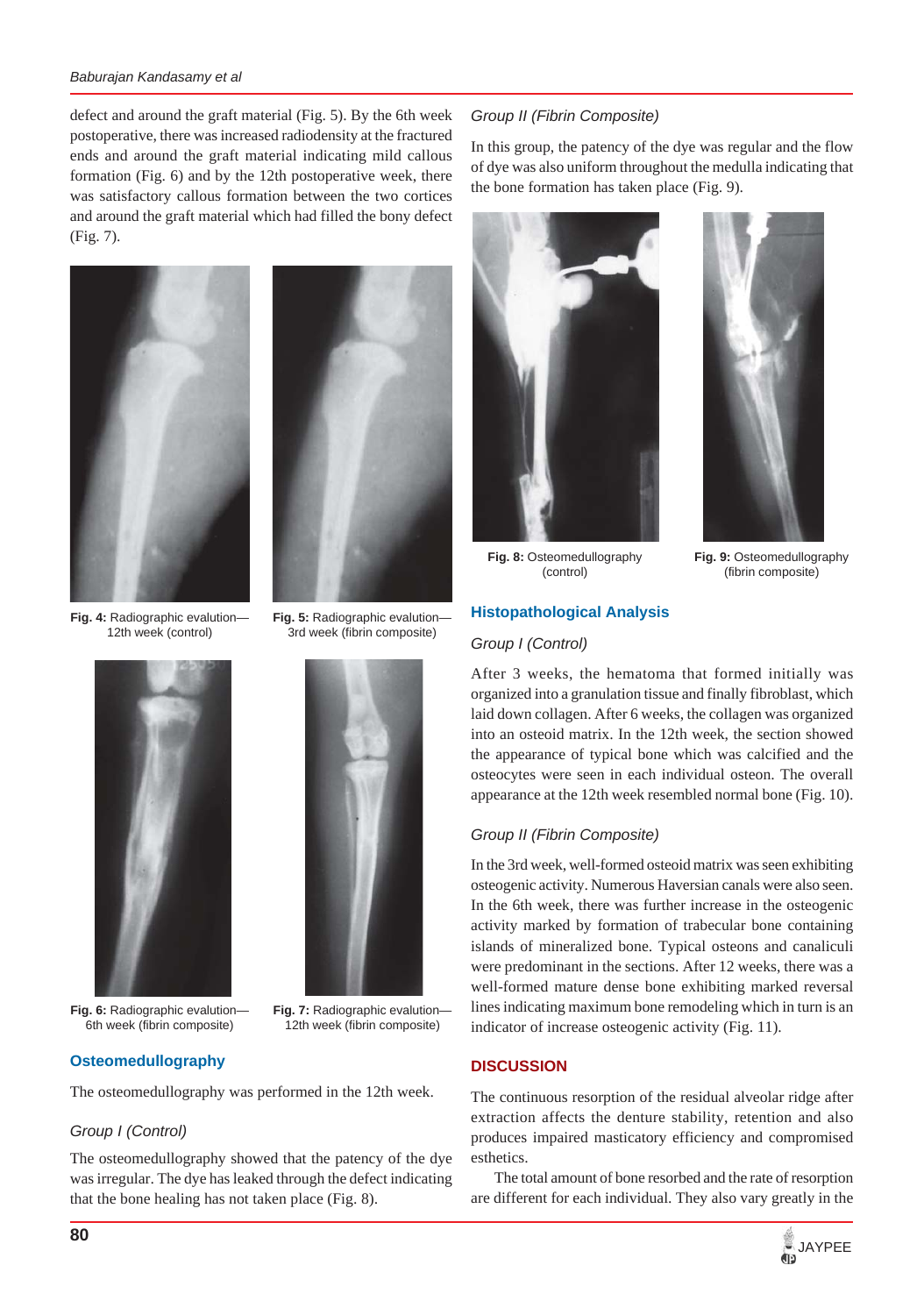#### *Preparation and Use of Fibrin Composite as a Hard Tissue Graft Material: An Animal Study*



**Fig. 10:** Histopathology (control)



**Fig. 11:** Histopathology (fibrin composite)

same individuals in different locations. A direct correlation exists between alveolar ridge type and patient acceptance.<sup>1</sup>

Surgical improvement of the residual alveolar ridge has been an exciting and demanding challenge. Various graft materials have been tried to improve the residual alveolar ridge.<sup>8</sup>

Hydroxyapatite has been used to fill bone defects because of its nontoxic nature, its biocompatibility and osteoconductive property. The use of hydroxyapatite coating for metallic prosthesis has been shown to enhance host bone apposition and initial implant fixation has proved that there is a static fit.<sup>9</sup>

There is also historical evidence that resorbable hydroxyapatite is resorbed and replaced by woven and lamellated bone in bone cell specimens removed at 4 and 14 months postimplantation.<sup>2</sup>

Other histological studies have also proved that there were ultimate contact between bone matrix and hydroxyapatite with no intervening layer of tissue.<sup>10,11</sup>

All these studies prove that hydroxyapatite is an excellent alloplast graft material.

Unfortunately, the mechanical properties of pure hydroxyapatite in ceramic are poor. Their fracture toughness does not exceed 1.0 Mpa M  $\frac{1}{2}$  (Human bone 2-12 Mpa M  $\frac{1}{2}$ ).

The immobilization of hydroxyapatite granules in a bone defect has been a problem. Postsurgically, the granules have a tendency to migrate beyond the intended area. In order to prevent the migration of hydroxyapatite granules from the implant site, various methods like tubes or resorbable collagen and clay containing hydroxyapatite have been tried.<sup>6</sup>

Fibrin has been used as an adhesive, sealant and glue in many surgical procedures.<sup>7</sup> Fibrin glue has been proved to promote osteosynthesis of epithelial injuries. They have been used as a seal out in reimplantation of cartilage and osteocontra segmental in human being.<sup>7</sup>

Collagen is a protein content in our body. Studies have shown that collagen mixed with hydroxyapatite had favorable results. $11-13$ 

So, it is prudent to mix these three materials namely fibrin, collagen and hydroxyapatite to develop a new material fibrin composite which should have the advantage of all the three materials.

The alkaline phosphatase level determines the new bone formation. In the control group, the increased level of alkaline phosphatase was seen. Whereas in fibrin composite group, there was a gradual increase in 3rd and 6th week and there was a drop in the alkaline phosphatase level indicating that the new bone formation has been taken place in between 6 and 12 weeks.

The radiographic evaluation also revealed the same result. By the end of the 12th week, extensive callus formation was noted in the fibrin composite group. The result of the osteomedullography also reveals the excellent healing of the defect by the 12th week using fibrin composite.

The above results were confirmed histologically. By the end of 12th week the fibrin composite group showed wellformed mature dense bone exhibiting marked reversal lines indicating maximum bone remodeling.

## **CONCLUSION**

Having discussed the biocompatibility and osteogenic properties, it is concluded that:

Fibrin composite can be used as a graft material for the correction of experimentally created bony defects.

However, further evaluation has to be done using this material. To be confirmatory, it should be tried in dogs and then on human beings.

#### **ACKNOWLEDGMENTS**

Dr TP Sasthry, Scientist, Department of Biomaterials, Central Leather Research Institute, Adayar, Chennai for the preparation of the materials.

Prof Dr Archibald David, MVSc. PhD, Professor of Surgery, Madras Veterinary College, Chennai for allowing to utilize their operation theater, perform the surgery, maintaining the animals, analyzing the results and utilize their library.